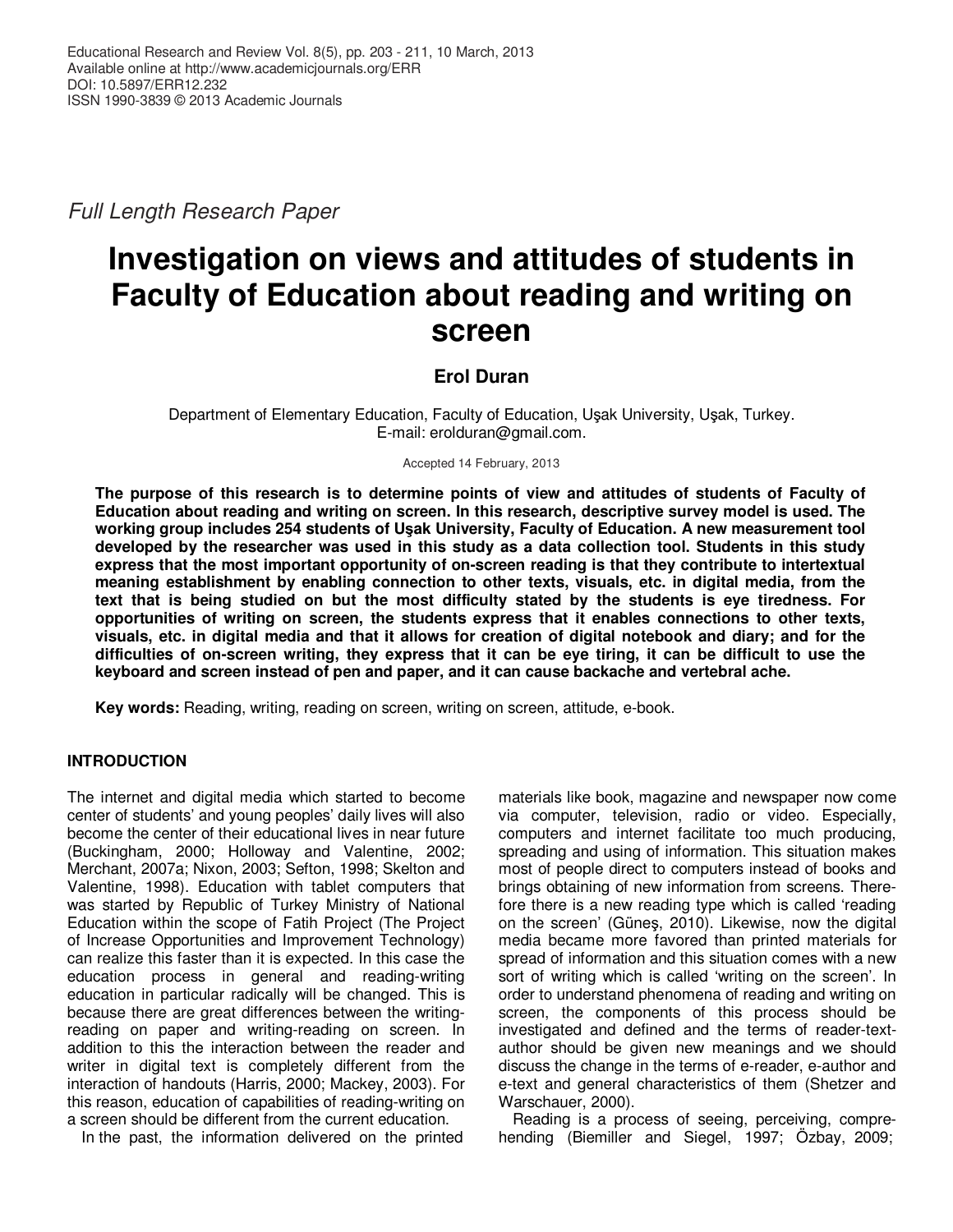Yalçın, 2006) and finding the meaning (Akyol, 2006) of a text alltogether with its words, sentences and punctuation marks. However, reading on the screen process contains "reader, text and media (screen)" components. E-reading, also called reading on screen, is not only limited to text comprehension and analysis of images or graphics but also can be enriched with various media sorts. In this case, readers have the ability among many others to choose subjects and media they desire and prefer (Foltz, 1993).

People write on certain surfaces to deliver their emotions, ideas and experiences to others by using predetermined language rules, symbols or signals (Kavcar et al., 2004; Phelps et al., 1985; Yavuzer, 2000). The surfaces that the inscriptions were written has differed from past to present. Cave walls, tree leaves and papers are some of the examples for these surfaces. The computer screen has added to this range after invention of computer. Screen is a nontransparent flat surface which works when an object is reflected by light on the screen (TDK, 2012). The process of writing on the screen includes "writer and media (keyboard and screen)" components. The writer on the screen writes his/her emotions, ideas or experiences on screen by using the keyboard. The e-texts can be enriched with several media materials and e-writers can present these enriched texts to target readers effectively and creatively (Lemke, 1998).

There are some evident differences between reading and writing on paper and on screen (Burtnet and Myers, 2006; Carden, 2008; Chen, 2003; Chu, 2003; Gee, 2004; Jewitt, 2005; Kress, 2003; Merchant, 2007b; Muir et al., 2009; Jamali et al., 2009; Noorhidawati et al., 2008; Rao, 2003; Snowhill, 2001; Turkle, 1995; Wilson and Landoni, 2001):

- The texts on the screen are digital texts and they are the electronic version of handouts.

Unlike handouts, e-texts are not limited with alphabetical symbols.

- The e-texts can prevent waste of paper.

- Creating and reading a digital text can be eye tiredness and cause backache and vertabral aches.

- Digital texts can reduce comprehensibility of text.

- It can be difficult for individuals who are accustomed to read and write on paper to pass to reading and writing on screen.

- Texts written on screen can be changed easily.

- The writing on the screen can be supported with image, video, sound or animations etc.

- The e-writing can be designed more effective than the handouts. Therefore the motivation of writers can increase thanks to usage of effective visual design.

- Writing on screen is an easy way to reach the reader.

The increase in on-screen writing and reading activities made it a must to develop on-screen reading and writing skills of teachers and students in Faculty of Education (Lankshear and Knobel, 2003). Like in all adaptation

processes to innovations, teachers and students of Faculty of Education developing positive attitudes towards on-screen reading and writing and right and adequate education they take for developing these skills will ensure reducing negative aspects of these innovations. Otherwise, it is impossible to benefit from this application efficiently. For this reason, what constitutes a priority is determination of opinions and attitudes of sharers of the education system who are teachers, parents, education administrators and especially students about on-screen reading and writing. This research aims to determine opinions and attitudes of students in Faculty of Education about on-screen reading and writing.

# **Aim of the research**

The purpose of this research is to determine points of view and attitudes of students of Faculty of Education about reading and writing on screen. The following questions were asked during the research with this end in view.

1. What are the students' opinions about difficulties and opportunities of reading and writing on screen?

2. Do the attitudes of education faculty students about on-screen reading and writing change according to their maior?

3. Do the attitudes of education faculty students about on-screen reading and writing change according to their gender?

4. What kind of a relationship is there between attitudes of education faculty students towards reading on screen and writing on screen?

# **METHOD**

Within the scope of the aim of research and questions of research which were stated as mentioned earlier and with the requirement of conducting a deep investigation on a social phenomenon, descriptive survey model is used. Survey model is a research appraoch which aims to describe an event in the past or present naturally as how it is. The event, person or object that is being studied on is tried to be defined in its own conditions and as how it is. There is no effort to change or to effect them (Karasar, 2009).

## **Working group**

The working group includes 254 students of Uşak University, Faculty of Education which were chosen with purposive sampling. 74.9 % of the students have their own computer and 94.0% of the students stated that they can use the computer very well. Before the pilot application was applied, students were asked the question 'for what purposes do you use the computer?' in order to determine students' usage of on-screen reading and writing. The distribution of students' answers is shown in Table 1.

Table 1 shows the priorities of students to use computer as searching for homework (77.9%), preparing homework and report (73.3%), making research on things wondered (72.1%), using social networking sites (69.6%), reading news, magazine etc (52.5%),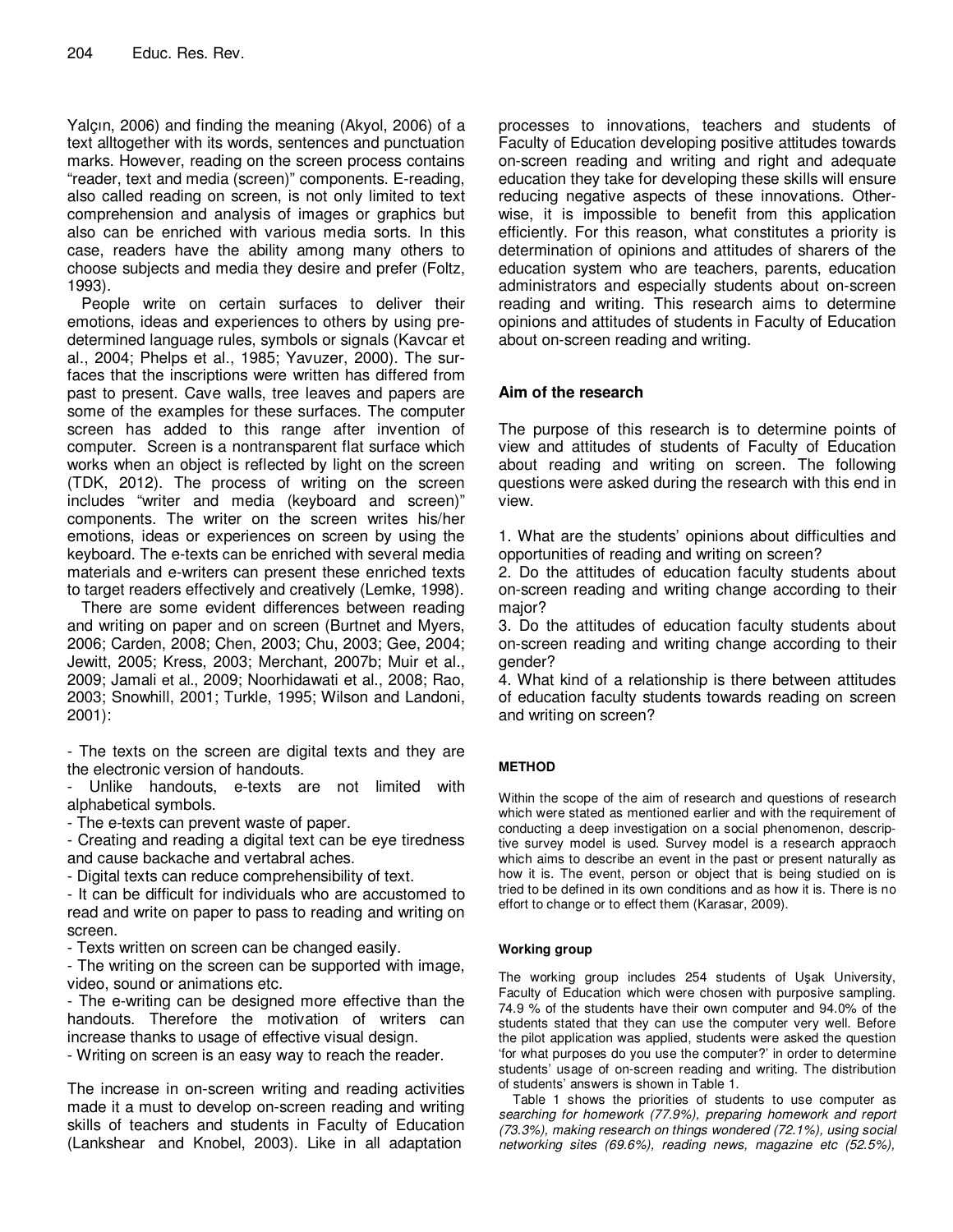**Table 1.** The distribution showing for what purposes students use the computer (n=254).

| <b>Purpose of use</b>               | Yes $(\%)$ | No (%) |
|-------------------------------------|------------|--------|
| To search for my homework           | 77.9       | 22.1   |
| To prepare homework and report      | 73.3       | 26.7   |
| To make research on things I wonder | 72 1       | 27.9   |
| To use social networking sites      | 69.6       | 30.4   |
| To read news, magazine etc.         | 52.5       | 47.5   |
| To send and receive e-mail          | 50.7       | 49.3   |
| To play computer games              | 47.9       | 52.1   |

sending and delivering e-mail (50.7%) and playing computer games (47.9%). These findings indicate that students use their on-screen reading and writing skills in their educational and daily lifes. For this reason, it can be said that the students in working group are capable to answer the questions in the measurement tool prepared for purposes of this research.

#### **Tools and process of data collection**

A new measurement tool developed by the researcher was used in this study as data collection tool. This measurement tool consists of four parts. The first part tries to determine demographic variables of education faculty students in the study such as gender and major, their levels of computer usage and for which purposes they use onscreen reading and writing in their daily lives. The results of this part are presented during description of working group of this study. The second part tries to determine the attitudes and opinions of students about the difficulties and opportunities of reading and writing on screen. The third part tries to determine attitudes of students towards reading on screen and the fourth part tries to detemine the attitudes of students towards writing on screen. In the first and second part students selected more than one options for the questions in these parts (except for gender and their major). In third and fourth parts, measures used relating to on-screen reading and writing were prepared as five point likert scale type grading. The grading options are 'Strongly Disagree = 1', 'Disagree = 2', 'Neutral =  $3'$ , 'Agree =  $4'$ , 'Strongly Agree=  $5'$ . The higher points show higher attitudes towards the reading and writing on screen.

The working group includes 5 different groups of students each group comprising students of a different major such as Turkish teaching, primary school teaching, social sciences teaching, secondary school mathematics teaching and secondary school science teaching. The researcher met students of each group in a classroom at different times and collected the research data by making explanations about reading on screen, writing on screen, ebooks and their usage in education and about measurement tool.

#### **Validity and reliability studies**

A sampling pilot application of 60 students was made for the purpose of validity and reliability studies. Points of views of three academicians in education field were taken in order to determine scope validity of the measurement tool before the pilot application, then the necessary corrections were made according to their suggestions and the draft measurement tool was completed in its final form. After the pilot application, some changes were made in contents and forms of the questions in the first, second, third and fourth parts and then data collection process was started. In the draft measurement tool prepared for the pilot application, factor analysis were made on attitude measure with 20 items for reading

on screen and 20 items for writing on screen, for structure validity of measures and their internet coefficient of consistence were calculated for their reliability. For factorization principal component analysis method and accordingly varimax vertical rotation technique were used. As a result of this application 3 items of reading on screen and 4 items of writing on screen were removed. The results of principal components analysis for reading on secreen are prensented in Table 2 and the results of principal components analysis for writing on screen are presented in Table 3.

The results of analysis show that the measure for reading on screen is composed of three sub-dimensions (profit, love and habit). There are 5 items in profit dimension, 7 items in love dimension and 5 items in habit dimension. The attitude measure for reading on screen consists of 17 items. The results of factor analysis of the measure showed a 3-factor structure. Factor load of measure items are between .50 and .86. The Cronbach Alpha

Reliability coefficient for whole of the on-screen reading measure was calculated as (.906) (Table 2). The explained variance in measure is also calculated as 54.41%.

The results of analysis show that the measure of writing on screen is composed of three sub-dimensions (profit, love and habit). There are 5 items in profit dimension, 6 items in love dimension and 5 items in habit dimension. The attitude measure for reading on screen consists of 16 items. The results of factor analysis of the measure showed a 3-factor structure. Factor load of measure items are between .46 and .74. The Cronbach Alpha Reliability coefficient for whole of the on-screen writing measure was calculated as (.857) (Table 3). The explained variance in measure is also calculated as 48.11%.

#### **Analysis of data**

The analysis of the collected data was fulfilled in two steps. In the first step, the data which had been transferred to computer were examined in respect of missing or false value, outlier and multivariate. In the second step, the sub-problems of the study were solved. The descriptive analysis technique was used to determine 'for which purposes students use the computer' and 'students' opinions regarding the opportunities and difficulties in on-screen writing and reading'. In addition to this, in the analysis of the data about whether attitudes of students towards on-screen reading change or not according to their branch, one-way variance analysis was made, whereas for analysis of the data indicating whether attitudes of students towards on-screen reading and writing change or not according to their gender, independent group t test were made; and finally in order to determine what kind of relationship there is between students' attitudes towards reading on screen and the same towards writing on screen, correlation test were implemented.

### **FINDINGS AND COMMENTS**

In this section, the findings obtained as a result of the analyses made by using the aforesaid methods and techniques on the collected data and the comments about this findings are presented considering the order of sub-problems of the research.

## **Findings relating to first sub-problem**

Distribution of the students' answers to the question of 'What do you think about the opportunities and difficulties in reading and writing on screen?' is shown in Table 4.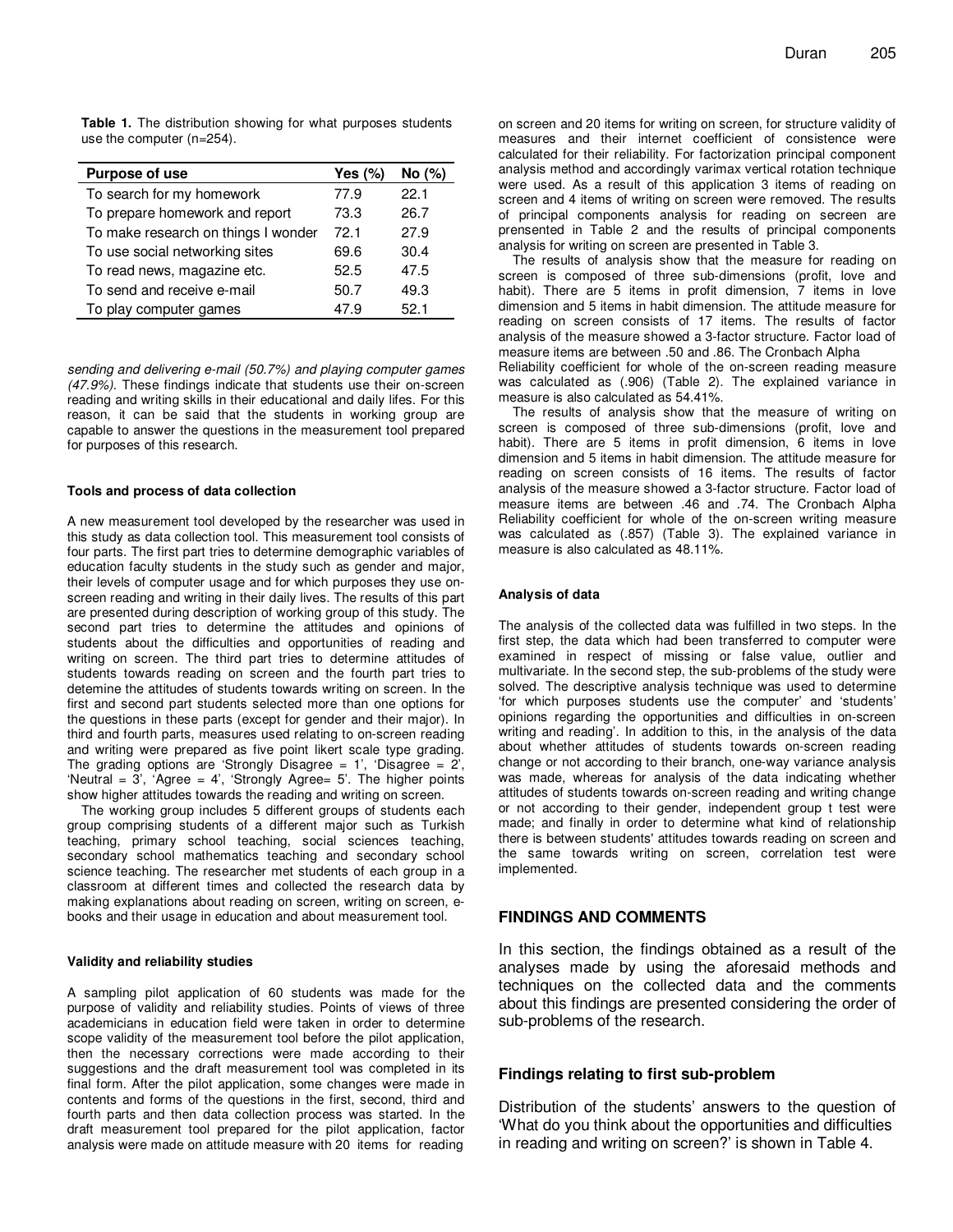**Table 2.** Measure of reading on screen principal components analysis.

|                                                                        |               | <b>Dimensions</b> |               |  |  |  |
|------------------------------------------------------------------------|---------------|-------------------|---------------|--|--|--|
| <b>Analysis</b>                                                        | <b>Profit</b> | Love              | <b>Habits</b> |  |  |  |
| Reading on screen improves versatile thinking                          | .75           |                   |               |  |  |  |
| Reading on screen cannot improve students' creativity                  | .72           |                   |               |  |  |  |
| E-texts are useful for my imagination improvement                      | .70           |                   |               |  |  |  |
| Reading on screen cannot be used in education efficiently              | .62           |                   |               |  |  |  |
| Screens are not useful in drawing students' attention to lessons       | .60           |                   |               |  |  |  |
| I like reading (book, poem, story, news, etc.) on the screen           |               | .70               |               |  |  |  |
| I think it is boring to read on screen                                 |               | .63               |               |  |  |  |
| Since I cannot use computer very well I do not like reading on screen  |               | .60               |               |  |  |  |
| I like reading on screen in my leisure time                            |               | .58               |               |  |  |  |
| I would like to have my own e-book library                             |               | .58               |               |  |  |  |
| I believe that I can be a good screen reader                           |               | .55               |               |  |  |  |
| Reading on screen is enjoyable                                         |               | .50               |               |  |  |  |
| I will not make my students read on screen in my lessons               |               |                   | .86           |  |  |  |
| I would rather read the stories on paper than read on screen           |               |                   | .84           |  |  |  |
| I would rather read the poems on paper than read on screen             |               |                   | .81           |  |  |  |
| I would rather read the informative texts on paper than read on screen |               |                   | .72           |  |  |  |
| I would rather read the news on paper than read on screen              |               |                   | .61           |  |  |  |
| Number of items                                                        | 5             | $\overline{7}$    | 5             |  |  |  |
| Eigen value                                                            | 6.841         | 1.813             | 1.099         |  |  |  |
| Reliability coefficient $(\alpha)$                                     | .822          | .799              | .857          |  |  |  |

Rotation method: Varimax with Kaiser Normalization.

**Table 3.** Measure of writing on screen principal components analysis.

|                                                                        |               | <b>Dimensions</b> |       |
|------------------------------------------------------------------------|---------------|-------------------|-------|
| <b>Analysis</b>                                                        | <b>Profit</b> | Love              | Habit |
| Writing on the screen improves versatile thinking                      | .74           |                   |       |
| Writing on the screen cannot be used in education efficiently          | .65           |                   |       |
| I think I can organize my outline better when writing on screen        | .64           |                   |       |
| Writing on screen is faster than writing on paper                      | .61           |                   |       |
| Writing on screen prevents waste of paper                              | .57           |                   |       |
| I like writing on screen                                               |               | .73               |       |
| I think it is boring to write on screen                                |               | .65               |       |
| Since I cannot use computer very well, I do not like writing on screen |               | .63               |       |
| I do not write my homework on screen if it is not compulsory.          |               | .62               |       |
| I think I can obtain a good capacity of writing on screen              |               | .60               |       |
| I would like to receive training to improve my on-screen writing skill |               | .54               |       |
| I do writing on screen everyday                                        |               |                   | .71   |
| I write on social networking sites everyday                            |               |                   | .64   |
| I would rather send e-mail or SMS than send letter                     |               |                   | .56   |
| I would rather keep my diary on paper than on screen                   |               |                   | .48   |
| I will not make my students write on screen in my lessons              |               |                   | .46   |
| Number of items                                                        | 5             | 6                 | 5     |
| Eigen value                                                            | 5.327         | 1.853             | 1.248 |
| Reliability coefficient $(\alpha)$                                     | .676          | .757              | .647  |

Rotation method: Varimax with Kaiser Normalization.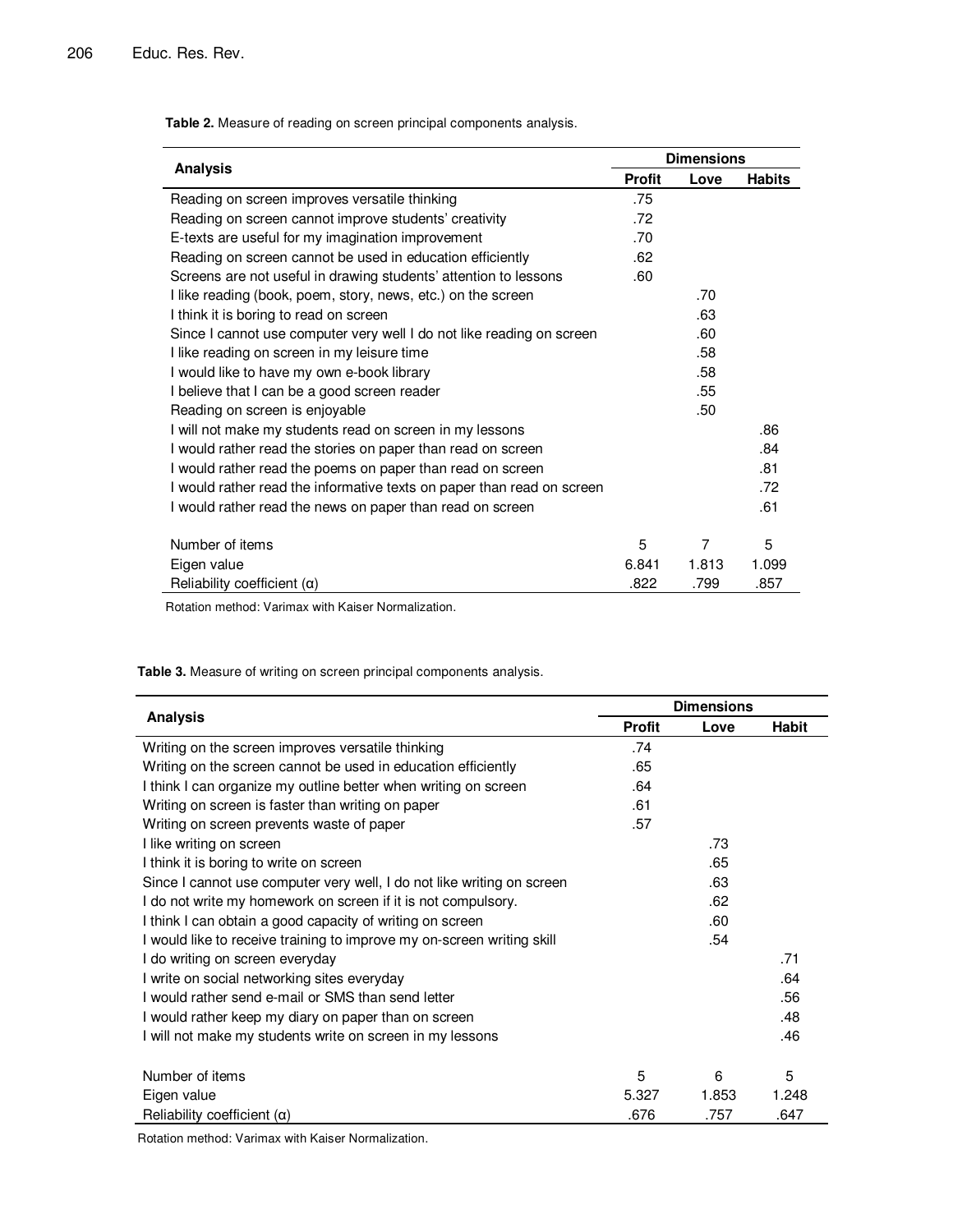**Table 4.** Opinions of students about the opportunities and difficulties relating to reading and writing on screen (n=254).

| Opportunities of reading on screen                                                                                                                                      | Yes $(\%)$ | No (%) |  |
|-------------------------------------------------------------------------------------------------------------------------------------------------------------------------|------------|--------|--|
| It can contribute to intertextual meaning establishment thanks to the opportunity to link to<br>other texts, visuals in digital media from the text that is being read. | 90.8       | 9.2    |  |
| It can prevent the waste of paper.                                                                                                                                      | 69.7       | 30.3   |  |
| It can allow for creation of digital library                                                                                                                            | 64.7       | 35.3   |  |
| It enables efficient timing                                                                                                                                             | 59.4       | 40.6   |  |
| Difficulties of reading on screen                                                                                                                                       | Yes $(\%)$ | No (%) |  |
| It can be tiring for eyes                                                                                                                                               | 91.0       | 9.0    |  |
| The transition from reading handout to e-reading can be difficult for persons who are<br>accustomed to the former                                                       | 70.5       | 29.5   |  |
| It may cause backache and vertebral ache                                                                                                                                | 63.5       | 36.5   |  |
| It may cause a decrease in person's motivation for reading                                                                                                              | 52.8       | 47.2   |  |
| Opportunities of writing on screen                                                                                                                                      | Yes $(\%)$ | No (%) |  |
| E-texts can be supported with pictures and visuals etc.                                                                                                                 | 82.0       | 18.0   |  |
| It can prevent the waste of paper                                                                                                                                       | 65.9       | 34.1   |  |
| E-texts may allow connection to other texts, visuals in other media                                                                                                     | 65.7       | 34.3   |  |
| It may allow for creation of digital notebook and digital diary.                                                                                                        | 59.1       | 40.9   |  |
| Difficulties of writing on screen                                                                                                                                       | Yes $(\%)$ | No (%) |  |
| It can be tiring for eyes                                                                                                                                               | 83.4       | 16.6   |  |
| The transition from pen and paper to keyboard and screen can be difficult for persons<br>who are accustomed to the former                                               | 68.9       | 31.1   |  |
| It may cause backache and vertebral ache                                                                                                                                | 60.1       | 39.9   |  |

When Table 4 is examined, the students in this study consider the contribution to intertextual meaning establishment by linking to other texts, visuals etc. in digital media to be the most important opportunity (90.8 %). Other on-screen reading opportunities resulted as preventing the waste of paper (69.7%), the opportunity of creating digital library (64.7%), and the opportunity of efficient use of time (59.4%). When it comes to difficulties of on-screen reading, they also consider as such; eye tiredness (91.0%), difficult transition from handouts to digital media (70.5%), cause of backache and vertabral ache (63.5%) and the possible decrease in person's motivation to read (52.8%). They believe the opportunities of on-screen writing are as such; e-texts can be supported with sounds, images, etc. (82.0%), it may prevent the waste of paper (65.9%), the ability to connect to other texts, visuals, etc. in digital media from the text that is being written on screen (65.7%) and the chance of creating digital notebook and diary (51.9%). However the students also show that in respect of difficulties of onscreen writing, the results are as such; eye tiredness (83.4%), difficult transition from handout to digital texts (68.9%) and cause of backache and vertabral ache (60.1%) (Chu, 2003).

Most of the students in this study expressed that the most important opportunity of on-screen reading and writing is connecting to other texts, visuals, etc in digital media from the texts they read or write and thus it making contribution to intertextual meaning establishment. In intertextual meaning establishment, readers use higher level cognitive processes. Intertextual reading and meaning establishment leads to intertextual thinking and developing alternative points of views (Akyol, 2003). Etexts give the chance to rapidly reach other visuals, text, images in digital media or internet and this may be deemed a significant advantage of e-texts over printed texts. E-texts are environmentally friendly as long as they are not printed, and they may prevent the waste of paper and decrease in amount of green on the earth. Another advantage of e-texts is that you can easily create an elibrary whereas in case of printed materials such as books, magazines, etc. establishing a library is not so much possible due to space limitations and economic reasons.

On the other hand reading and writing on screen has some disadvantages. Firstly, important handicaps are when people are not accustomed to these applications and they do not take education about these skills. For this reason it is compulsory to create positive attitude and receive adecuate education regarding these two innovations so that people do not fail. The second difficulty of on-screen reading and writing, that students state, is that it may have some negative effects on human health. Especially, screens causing tired eyes and backache and vertabral ache is a high possibility when compared with printed material.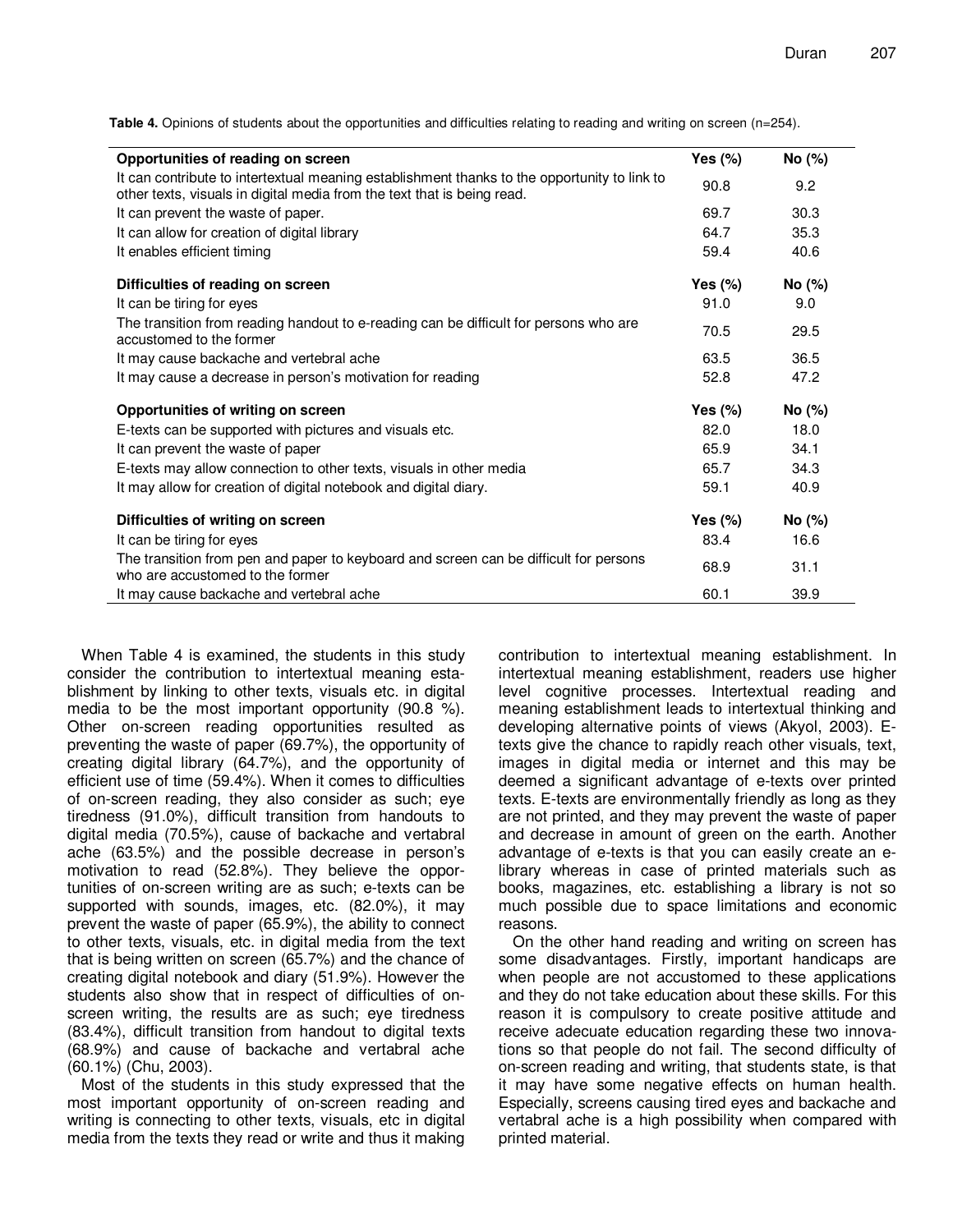|                  |      | <b>PST (N=52)</b> |      | $TT(N=55)$ |      | $SST(N=51)$ |      | $PSMT (N=49)$ | $ST(N=47)$ |     | F    |                        |                                |
|------------------|------|-------------------|------|------------|------|-------------|------|---------------|------------|-----|------|------------------------|--------------------------------|
| <b>Dimension</b> | X    | S                 | X    | S          | X    | S           | X    | S             | X          | S   |      | p                      | <b>Difference</b>              |
| <b>RSP</b>       | 2.55 | .74               | 2.82 | .86        | 2.84 | .84         | 2.81 | .85           | 3.00       | .74 | 2.00 | .047                   | ST>PST                         |
| <b>RSL</b>       | 3.02 | .84               | 3.25 | .76        | 3.32 | .89         | 3.22 | .80           | 3.27       | .61 | 1.33 | 0.26                   |                                |
| <b>RSH</b>       | 2.33 | 1.06              | 2.41 | 1.04       | 2.81 | 1.17        | 2.38 | 1.14          | 2.59       | .99 | 2.88 | .010;<br>.005;<br>.008 | SST>PST<br>SST>TT:<br>SST>PSMT |
| Total            | 2.69 | .74               | 2.90 | .73        | 3.03 | .74         | 2.88 | .79           | 3.01       | .58 | 2.16 | .007:<br>.023          | SST>PST:<br>ST>PST             |
| <b>WSP</b>       | 3.58 | .67               | 3.65 | .75        | 3.58 | .91         | 3.71 | .75           | 3.54       | .76 | .547 | .701                   |                                |
| WSL              | 3.42 | .79               | 3.41 | .77        | 3.50 | .93         | 3.58 | .81           | 3.47       | .83 | .626 | .644                   | $\overline{\phantom{a}}$       |
| <b>WSH</b>       | 3.01 | .85               | 3.11 | .87        | 3.30 | .82         | 3.28 | .93           | 3.08       | .75 | .606 | .658                   |                                |
| Total            | 3.45 | .60               | 3.46 | .60        | 3.50 | .65         | 3.56 | .67           | 3.42       | .56 | 1.29 | .273                   |                                |

**Table 5.** One-way variance analysis showing whether attitudes of students towards on-screen reading and writing differ according to their major.

**PST,** Primary School Teaching; **TT,** Turkish teaching; **SST,** Social science teaching; **PSMT,** Primary School Maths Teaching; **ST,** Science Teaching; **RSP,** Reading on Screen Profit; **RSL,** Reading on Screen Love; **RSH,** Reading on Screen Habit; **WSP,** Writing on Screen Profit; **WSL,** Writing on Screen Love; **WSH,** Writing on Screen Habit.

One of the important issues to consider about onscreen reading is the kind of difference that occurs between reading on screen and printed material in respect of comprehension and reading speed. Various studies on this issue show that the reading handouts is 25% faster than reading an screen. This situation is originated from some reasons. First of all since, e-texts are vertical, it affects eye movements of the reader, and this leads to a decrease in reading speed. Second reason is that in case of on-screen reading, information is taken in parts, and this leads to a decreases in the level of comprehension. The third reason is that reading on screen causes a psychological pressure and tired eyes. The fourth reason is that screen glitters lead to a decrease in reading efficiency by 30% (Grégoire, 2010 cited by Güneş, 2010).

# **Findings relating to second sub-problem**

Distribution of the data as to whether attitudes of students towards on-screen reading and writing differ according to their major, is shown on Table 5.

Table 5 shows that there is a very little significant difference in students' opinions about reading profit dimension according to their major  $[F (4-429)=2.00, p <$ .05]. LSD test results show that RSP average of students in primary school teaching (X=2.55) is less than that of primary school maths teaching (X=2.81), Turkish teaching (X=2.82), Social sciences teaching (X=2.84) and Science teaching (X=3.00). (p=.047). In RSL dimension, there is no significant difference between students'

opinions according to their major. However, in RSH dimension there is a significant difference between students' opinions according to their major  $[F (4-429)=2.88]$ ,  $p < .05$ ]. The averages of students in primary school teaching (X=2.33) are found to be lower than that of primary school maths teaching (X=2.38), Turkish teaching (X=2.41), social sciences teaching (X=2.81), and science teaching (X=2.88). When total points of reading on screen are compared, it can be said that there is a very little difference in students' opinions according to their major  $[F (4-429)=2.16, p < .05]$ . The results of multiple comparison test show that the difference between the primary teaching students (X=2.69) and social sciences teaching students (X=3.03), and also between primary teaching students and science teaching students (X=3.01) are statistically significant. In addition to this, it can be seen that students' opinions on WSP, WSL, WSH dimensions do not differ significantly according to their major. These students, who will give education with digital texts in their professional life, having negative opinions and attitudes, is something hopeless for future. Thess negative attitudes should be eliminated immediately. Turning them to positive can only be possible with adequate education given on on-screen reading and writing and when it starts to be observed that on-screen reading and writing increases efficiency of education system (Schwartzman and Tuttle, 2002).

# **Findings relating to third sub-problem**

Distribution of the data as to whether attitudes of students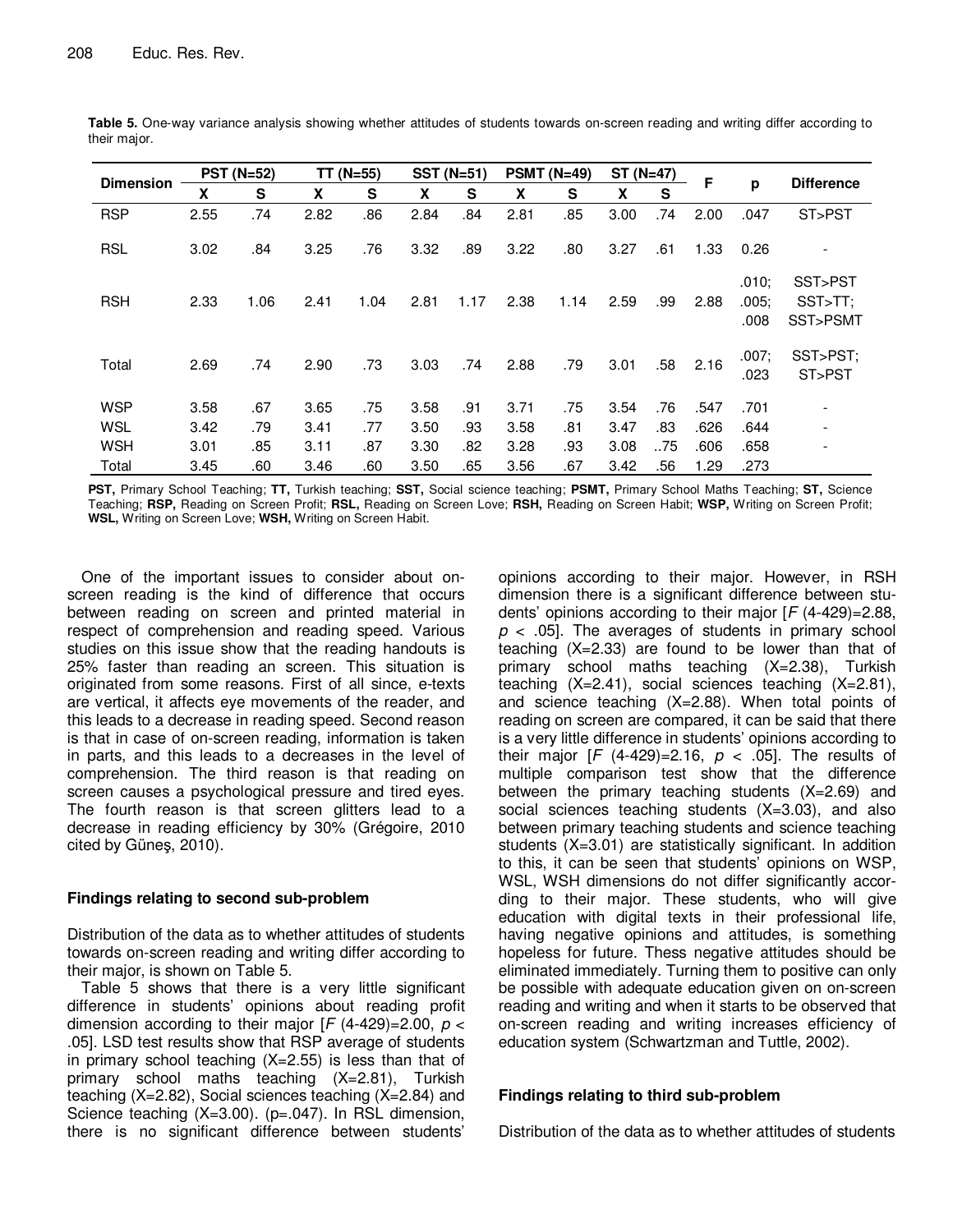|                   | Male $(N=110)$ |      | Female $(N=144)$ |      |      |     |
|-------------------|----------------|------|------------------|------|------|-----|
| <b>Dimension</b>  | X              | SS   | X                | SS   | t    | р   |
| Reading on screen |                |      |                  |      |      |     |
| Profit            | 3.00           | .82  | 2.72             | .82  | 3.17 | .00 |
| Love              | 3.43           | .74  | 3.12             | .80  | 4.12 | .00 |
| Habit             | 2.66           | 1.05 | 2.42             | 1.09 | 2.20 | .03 |
| Total             | 3.09           | .67  | 2.81             | .74  | 3.94 | .00 |
|                   |                |      |                  |      |      |     |
| Writing on screen |                |      |                  |      |      |     |
| Profit            | 3.50           | .83  | 3.46             | .82  | 0.51 | .61 |
| Love              | 3.26           | .83  | 3.13             | .87  | 1.48 | .14 |
| <b>Habit</b>      | 3.69           | .86  | 3.59             | .73  | 1.22 | .22 |
| Total             | 3.53           | .64  | 3.45             | .60  | 1.15 | .25 |

**Table 6.** Independent group t test showing whether attitudes of students towards on-screen reading and writing differ according to their gender.

**Table 7.** Correlations table regarding students' attitudes towards reading and writing on screen.

| Variable       |           | $\mathbf{2}$ | 3         | 4         | 5        | 6        | 7      | 8    |
|----------------|-----------|--------------|-----------|-----------|----------|----------|--------|------|
| Reading        |           |              |           |           |          |          |        |      |
| 1. Profit      | 1.00      |              |           |           |          |          |        |      |
| 2. Love        | .650**    | 1.00         |           |           |          |          |        |      |
| 3. Habit       | .450**    | .522**       | 1.00      |           |          |          |        |      |
|                |           |              |           |           |          |          |        |      |
| Writing        |           |              |           |           |          |          |        |      |
| 4. Profit      | .300**    | $.355***$    | $.133***$ | 1.00      |          |          |        |      |
| 5. Love        | $.500**$  | .609**       | $.376***$ | $.428**$  | 1.00     |          |        |      |
| 6. Habit       | $.274***$ | $.454**$     | $.313**$  | $.272***$ | $.524**$ | 1.00     |        |      |
| 7. Reading (T) | .846**    | .887**       | $.762***$ | $.324**$  | $.601**$ | $.421**$ | 1.00   |      |
| 8. Writing (T) | $.480**$  | .597**       | .333**    | .709**    | $.836**$ | $.717**$ | .573** | 1.00 |

\*\*  $p<.01$ .

towards on-screen reading and writing differ according to their gender, is shown on Table 6.

Table 6 shows that average points of students for reading on screen profit ( $t=3.170$ ,  $p < .05$ ), love ( $t=4.120$ ,  $p$  < .05), habit (t=2.191,  $p$  < .05) and total (t=3.942,  $p$  < .05) have a significant difference between two gender. The male students are more positive than female students in all dimensions. Writing on screen profit, love and habit dimensions and their total have no important difference according to two gender ( $p > 0.05$ ).

## **Findings relating to forth sub-problem**

The distribution indicating the relationship between the students' attitudes towards reading and writing on screen is given in Table 7.

Table 7 shows that there is a high level and positive correlation between points for profit of reading on screen and that of love of reading on screen ( $r = .65$ ,  $p < .01$ ).

Between the points of reading on screen profit and reading on screen habit  $(r=.45, p < .01)$  there is a positive, intermediate level and statistically significant relation likewise between the points of love and habit of reading on screen ( $r=0.52$ ,  $p<0.1$ ). Similar to this, between points of profit and love of writing on screen  $(r=43,$  $p<.01$ ; and also between love and habit points of writing on screen ( $r = .52$ ,  $p < .01$ ) there is a positive, intermediate level and statistically considerable relation. In addition to this, between total points of reading on screen and total points of writing on screen there is a positive, intermediate level and statistically considerable relation  $(r=.57, p-.01).$ 

## **CONCLUSION, DISCUSSIONS AND SUGGESTIONS**

This study aims to investigate opinions of students about opportunities and difficulties of reading on screen and writing on screen, whether their attitudes towards the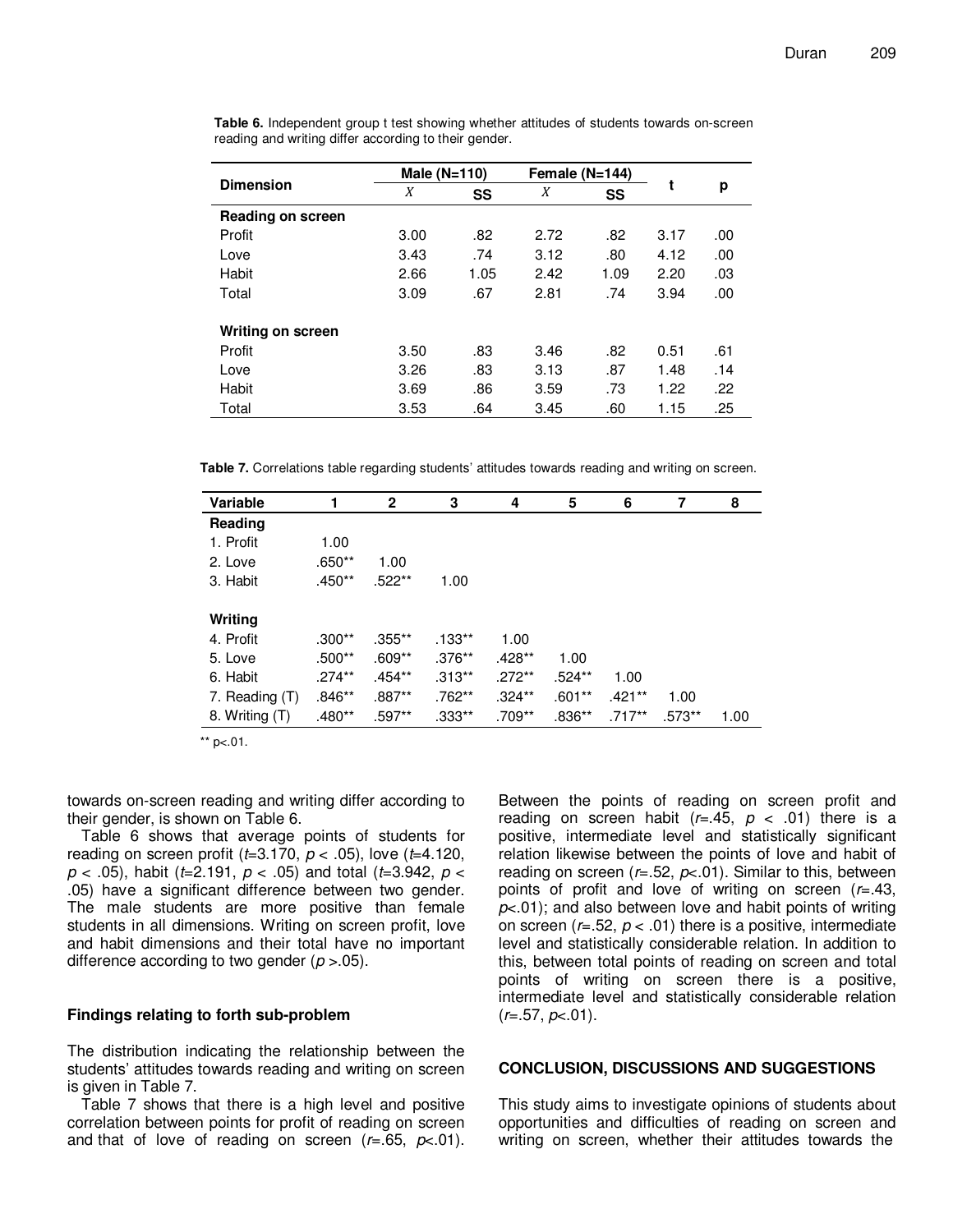subject matter differ according to their major and gender, and what kind of a relationship there is between attitudes of the students towards on-screen reading and on-screen writing. Students in this study express that the most important opportunity of on-screen reading is that they contribute to intertextual meaning establishment by enabling connection to other texts, visuals, etc. in digital media, from the text that is being studied on. Other opportunities that are found important about e-texts are: preventing waste of paper and allowing for creation of digital library. They also made emphasis on difficulties of on-screen reading. The difficulties stated by the students can be listed as such in order of importance: eye tiredness, difficult transition from handouts to digital texts, and leading to backache and vertabral ache. For opportunities of writing on screen, the students express that it enables connections to other texts, visuals, etc. in digital media and that it allows for creation of digital notebook and diary; and for the difficulties of on-screen writing, they express that it can be eye tiredness, it can be difficult to pass to keyboard and screen from pen and paper, and it can cause backache and vertabral ache. It can be concluded that, students think that the said onscreen practices can provide important opportunities whereas they can also bring important difficulties. Jamali et al. (2009) and Noorhidawati and Gibb (2008) obtained similar results in their studies on e-books. Among reasons for why students do not have sufficient positive opinions and attitudes for said on-screen practices, these can be ordered; reading and writing environments that are provided with today's technology, have insufficiencies; students' skills for on-screen reading and writing are not adequately improved, and they are not yet completely accustomed to said activities (Abdullah and Gibb, 2008; Woody et al., 2010). Güneş (2010) states about the difficulties of reading on screen 'Unlike the paper, in onscreen reading, complete text cannot be seen. A text in the amount of half page is presented one ofter the other on the screen so the reader reads the texts in parts and tries to understand it by combining them. This situation affects eye movements, comprehension and speed of reading.

Students' opinions about dimensions of profit, love and habit for reading on screen show a significant change according to their major; whereas there is not a difference according to major between the same dimensions for writing on screen. However, significant changes were found between points of profit, love, habit of on-screen reading and total average points of students according to their gender. Male students are more positive than female students in all dimensions. Finally, there is no significant change according to gender, between dimensions of profit, love, habit of on-screen writing and the total.

Considering the results about attitudes of students towards on-screen reading and writing; between onscreen profit points and on-screen love points, there is a positive and high level relation; between on-screen reading profit points and on-screen reading habit points,

and between on-screen reading love points and onscreen reading habit points, there are positive, intermediate level and statistically significant relations. Similarly, between on-screen writing profit points and onscreen writing love points, and between on-screen writing love points and on-screen writing habit points, there are positive, intermediate level and statistically significant relations. When it comes to total points of on-screen reading and on-screen writing, there is a positive, intermediate level and statistically significant relation between them.

These suggestions may be uttered based on the research results:

The fact that pilot education with tablet usage application began in schools of Ministry of Education and that it will spread throughout the country in next years may be considered positive. However, this study shows that students in faculty of education do not involve in sufficient opinion and attitude towards said on-screen practices. Opinions and attitudes of teachers towards said on-screen practices may be determined with this kind of a study.

- This study contains only Faculty of Education students' attitudes towards on-screen reading and writing. In relation with subject of this study, studies on reading speed on screen and effect of on-screen reading on comprehension as well as writing speed on screen and effect of on-screen writing on written expression can be researched.

- Adaptation to education with tablets and especially skills for on-screen reading and writing of students of Faculty of Education should be improved mentally and academically during the time period of their undergratuate education.

## **REFERENCES**

- Abdullah N, Gibb F (2008). Students' attitudes towards e-books in a Scottish Higher Education Institute: Part 2 analysis of e-book usage. Lib. Rev. 57(9):676-689.
- Akyol H (2003). Intertexual meaning making. Turkish Sci. Res. 13:49- 58.
- Akyol H (2006). Turkish teacing of reading and writing. Ankara: Pegem Publishing.
- Biemiller A, Siegel LS (1997). Longitudinal study of the effects of the "bridge" reading program for children at risk for reading failure. J. Learn. Disab. Q. 20:83-92.
- Buckingham D (2000). After the death of childhood: Growing up in the age of electronic media. Cambridge, UK: Polity Press.
- Carden MTJ (2008). E-books are not books. Conference on Information and Knowledge Management. California: ACM pp.9-12.
- Chen YN (2003). Application and development of electronic books in an e-Gutenberg age. J. Online Inf. Rev. 27(1):8-16.
- Chu H (2003). Electronic books: Viewpoints from users and potential users. Lib. Hi Tech. 21(3):340-346.
- Foltz PW (1993). Readers' comprehension and strategies in linear text an hypertext. Unpublished Doctoral dissertation. University of Colorado.
- Gee JP (2004). Situated language and learning: A critique of traditional schooling. London: Routledge Publishing.
- Güneş F (2010). Thinking based on screen and screen reading of students. J. Univ. Mustafa Kemal Soc. Sci. Inst. 7(14):1-20.